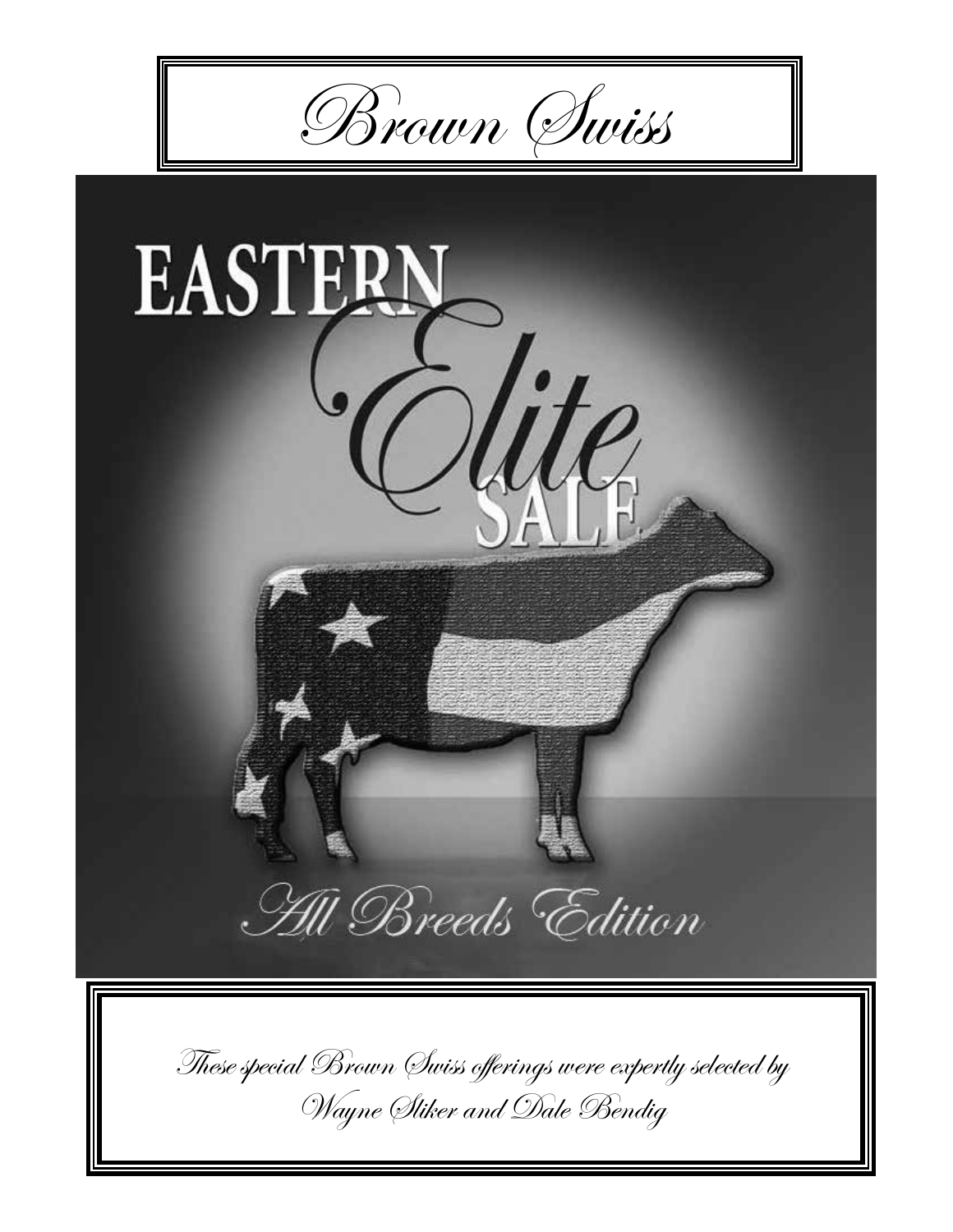EASTERN *Elite* SALE



**Top Acres Pilot Gaiety OCS ET Dam of Lot 55**



**Lindsey A. Rucks Okeechobee, FL 34973 863-634-3187 purebredpublishinlr@gmail.com**

#### **Top Acres C Wonderment ET**

196880 Excellent-90 Superior Sire \*TM PPR +147 95%R PTAT +1.3 97%R 4/13  $PTA + 1299M + 56F + 36P + 141NM$ 97%R (MACE)$ PTA PL -2.0 SCS  $+2.94$  DPR -2.0 SCE  $+5$ 655 dau. av 24487 4.1 996 3.3 806 460 class dau.av. FS:84.4 UDC:  $+0.20$  FLC:  $+0.31$ 

**Top Acres Pilot Gaiety OCS ET** 944613 "Certified" 06/02 2E-E92 E91 E92 E90 E92 E92 (05/11) 5-06 2x 365d 33340 3.9 1298 3.2 1071 2-03 2x 365d 32020 2.9 943 3.2 1030

- *Produce of Dam Member Res. All-American 2011*
- *Jr. 2-Yr-Old HM All-American 2007 • HM All-American Jr 2-Yr-Old 2007*
- 
- *Nominated All-American Aged Cow 2011*
- *Sr. Champion Southeast National 2010*

### **Rad-ical wonder girl etv**

68152386 Tattoo R62 Born: April 1, 2013 Parent Average PPR  $+100$  PTAT:  $+1.2$ *"Big Time Spring Calf!"*

#### **R Hart BC Collection**

189182 Excellent-93 \*TM PPR -4 99%R PTAT  $+0.5$  99%R 4/13 PTA +106M +10F +8P -202NM\$ 99%R (MACE) **Top Acres Whizzbang**

795771 16/09 5E-E93 E94 E95 E93 E95 E92 (12/06) PPR:  $+6476%$ R PTA:  $+204$ NM\$75%\$ (04/13) 8-00 2x 365d 28980 5.2 1505 3.5 1011 Life: 2627d 168310 8547 6068

### **Top Acres Jet Pilot ET**

191611 Not Classified PPR -8 94%R PTAT  $+0.8$  96%R 4/13 PTA +172M +3F -10P -105NM\$ 96%R (GEN) PTA PL -0.3 SCS  $+2.94$  DPR -1.9 SCE  $+7$ 

#### **Bo Joy Ensign Gredel** 843896

15/02 5E-E94 E93 E94 E92 E96 E94 (10/09) 4-11 2x 365d 30190 4.6 1384 3.4 1039 6-10 2x 365d 27220 4.9 1337 3.1 855 2-07 2x 308d 21820 3.6 778 3.2 697 3-07 2x 335d 20990 3.5 743 3.5 732 Life: 1373d 100220 4242 3323

#### *Full Sisters to Gaiety*

**Top Acres Pilot Groovy ET** 2E92/93MS

*• All-American*

**Top Acres M Pilot Ginger ET** E90/90MS

**Top Acres Pilot Geisha OCS ET** E90/90MS

*• Nominated All-American*

- **Top Acres M Pilot Gusto ET** E90/90MS
- *HM All-American*

#### **Top Acres Pilot Gritz ET** E90/90MS

#### **Gredel!**

- *Produce of Dam Member All-American 2002*
- *Res. 5-Yr-Old All-Amercian 1999*
- *Res. 4-Yr-Old All-American 1997*
- *HM All-American Aged Cow 2002*
- *Nom All-American Aged Cow 2000*

#### *3rd Dam*

**Bo Joy Emory Gretchen**  7/00 2E93 E95 E95 E93 E91 E93 (7/93) 6-07 2x 365d 28440 4.4 1263 3.5 983 *• Nominated All-American Aged Cow 1999 4th Dam* **Chic-A-Wil Stylish Grace** VG-86 4-09 2x 360d 19870 4.4 880 3.6 710 *5th Dam*  **Chic-A Wil Quick** 2E 9-02 2x 354d 22330 3.7 820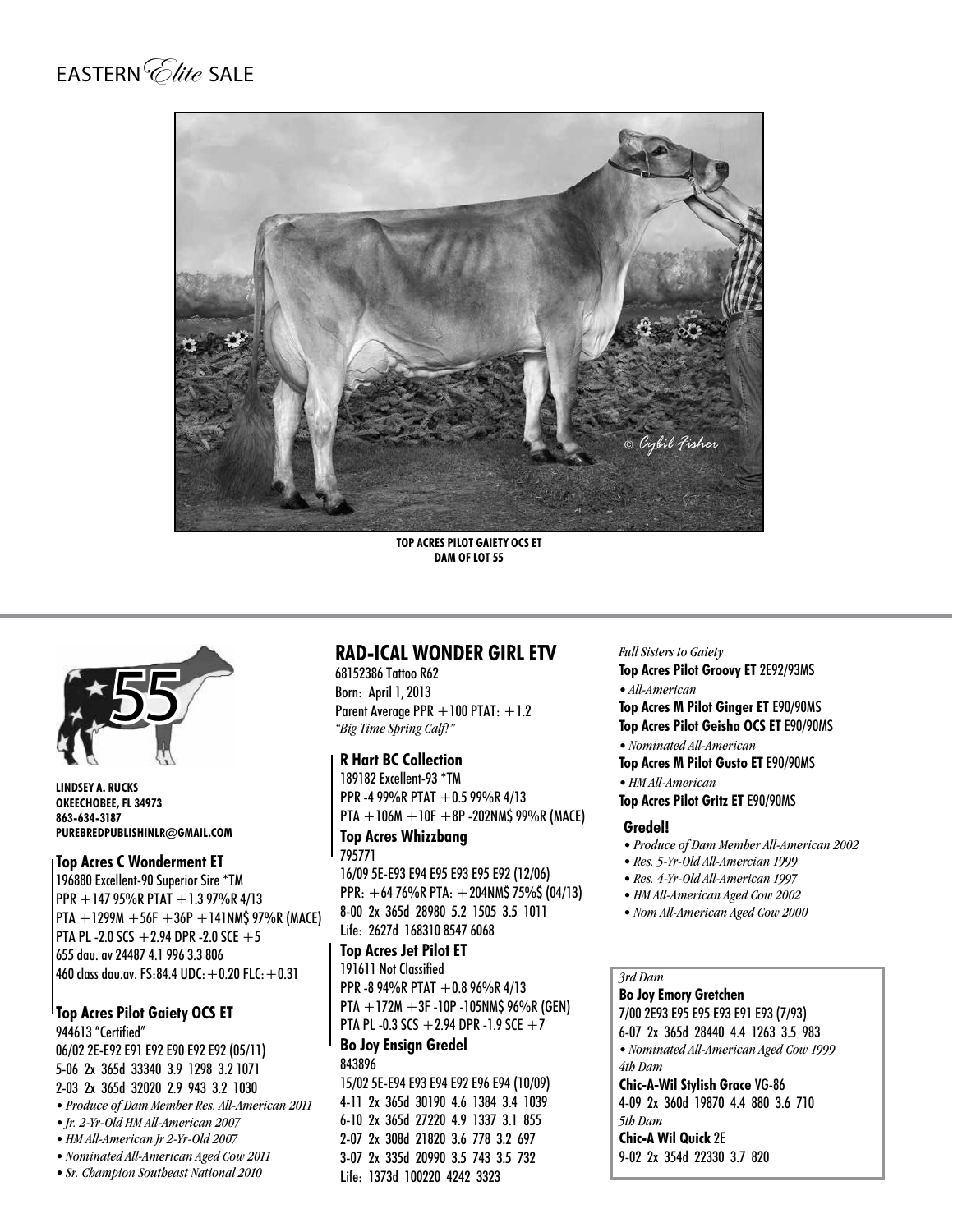All-Breeds Edition





**Wayne E. Sliker St. Paris, OH 937-477-6304 cowstama@ctcn.net**

### **Mort Legacy Bonanza**

197225 Not Classified \*TM PPR -103 89%R PTAT  $+0.3$  92%R 4/13 PTA -902M -21F -27P -308NM\$ 93%R (GEN) PTA PL -2.5 SCS  $+3.26$  DPR  $+0.2$  SCE  $+7$ 131 dau. av 22220 4.2 931 3.3 737 85 class dau.av. FS:84.7 UDC:  $+1.12$  FLC:  $+0.36$ 

#### **Bo Joy Ensign Gloria ET** 919176

07/05 2E-E93 E91 E96 E90 E91 E94 (5/10) 7-02 2x 365d 34773 5.4 1862 3.2 1127 6-02 2x 290d 25770 3.5 900 2.8 721 4-10 2x 305d 23860 4.2 993 2.9 701 3-02 2x 305d 17520 4.9 866 3.7 653 Life: 2021d 142720 6545 4453

### **Top acres bonanza galore et**

68147849 Tattoo 1514 Born: September 26, 2012 Parent Average PPR: -56 PTAT: +0.4

*"Special Fall Calf!"*

### **Blessing Mort Laura Legacy**

193906 Excellent-91 PPR -69 97%R PTAT  $+0.6$  98%R 4/13 PTA -8M -6F -9P -324NM\$ 98%R (MACE) PTA PL -4.7 SCS  $+3.24$  DPR -0.3 SCE  $+6$ **Mort Noah Bouquet**

#### 891175

12/06 2E-E94 E95 E93 E94 E94 E93 (7/12) \*CERT\* PPR:  $+1958\%$ R PTA:  $+58$ NM\$ 39%\$ (04/13) 6-01 2x 361d 41960 3.7 1540 3.2 1353 Life: 3203d 277970 11454 9781

#### **R-Hart Simon Ensign ET**

184138 Very Good-88 PPR +18 99%R PTAT +0.5 99%R 4/13 PTA +247M -21F -10P -134NM\$ 99%R (MACE) PTA PL  $+4.6$  SCS  $+2.92$  DPR  $+0.0$  SCE  $+6$ **Bo Joy Emory Gretchen**  7/00 2E93 E95 E95 E93 E91 E93 (7/93) 6-07 2x 365d 28440 4.4 1263 3.5 983 4-02 2x 305d 20840 4.5 939 3.6 758 7-11 2x 365d 17590 4.4 775 3.9 678 2-11 2x 305d 12190 4.1 497 3.9 472 *• Nominated All-American Aged Cow 1999*

*Full Sisters to Gloria*

**Bo Joy Ensign Gredel** 5E94-E94MS 04-11 2x 365d 30190 4.6 1384 3.4 1039 *•Reserve All-American Jr 3, 4, & 5 Yr-Old 1997-1999* **Bo Joy Ensign Glee ET** E94-E95MS 5-05 2x 365d 28384 4.1 1162 8.4 954 *• All-American Aged Cow 2010* **Bo Joy Ensign Goldie** E93-E90MS 6-01 2x 365d 49613 3.6 1774 3.2 1524 **Bo Joy Ensign Georgia ET** E93-E94MS 4-06 2x 365d 31214 4.1 1279 3.3 1009 **Bo Joy Ensign Glare ET** E93-E94MS **Bo Joy Ensign Gari ET** 2E93-E94MS **Bo Joy Ensin Glow ET** E90-E90MS

#### **Gloria!**

- *Nominated All-American Comp Merit Cow 2011*
- *Comp Merit Cow Nom All-American 2011*
- *Grand & Sr. Champ Southeast National 2011*
- *1st Com Merit Cow Southeast National 2011*
- *Jr. Champ NC State Fair 2004*
- *1st Winter Yrlg Hrf NC State Fair 2004*

*3rd Dam* **Chic-A-Wil Stylish Grace** VG-86 4-09 2x 360d 19870 4.4 880 3.6 710 *4th Dam*  **Chic-A Wil Quick** 2E 9-02 2x 354d 22330 3.7 820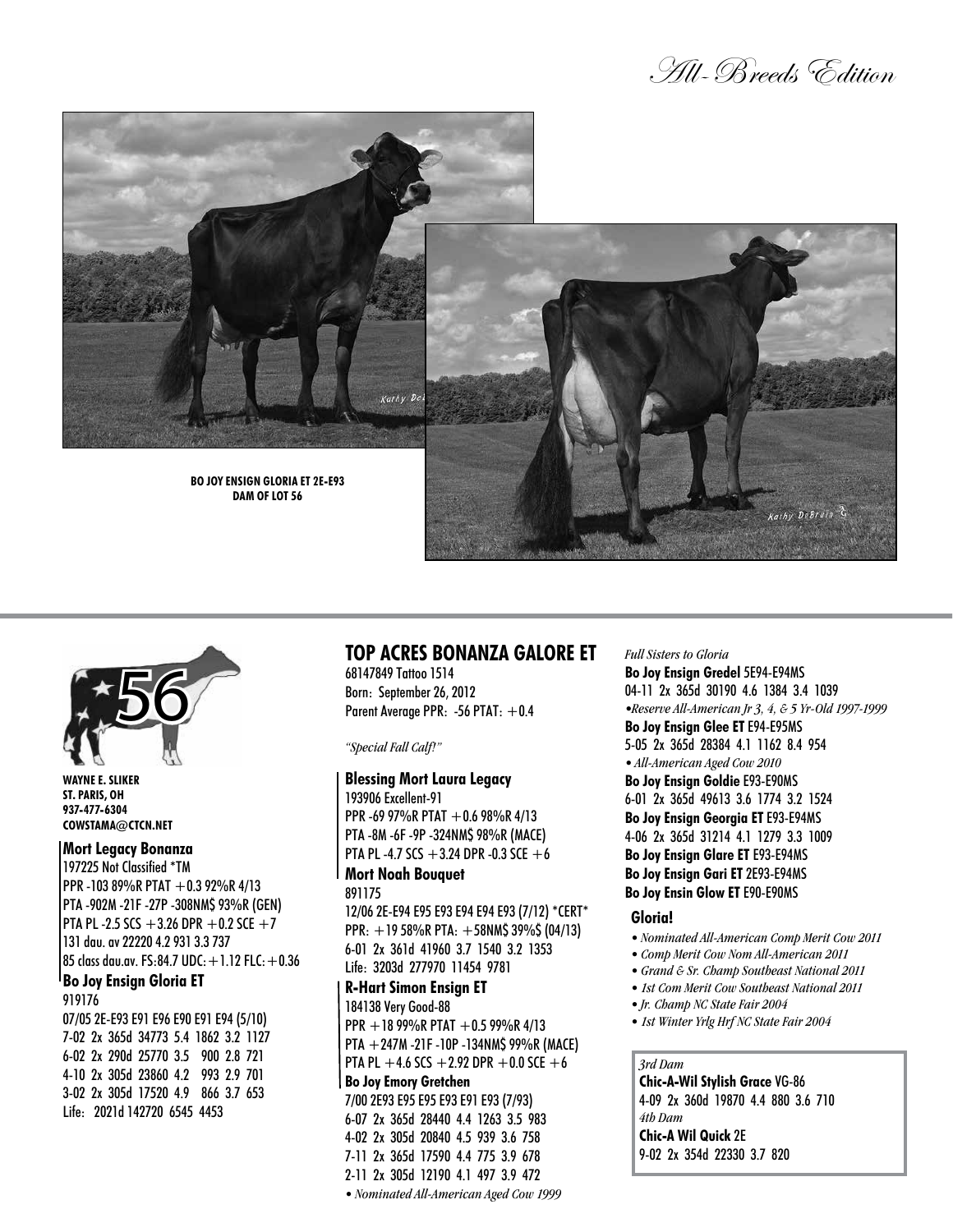EASTERN *Elite* SALE



**round hill prem lil fern et 2E-E93 dam of lot 57**



**Ken Main & Peter Vail Copake, Ny 12516 516-755-0307 36pv@caroliana-eastern.com**

#### **Sunnyside Total ET**

198777 Not Classified \*TM PPR -39 85%R PTAT +0.5 88%R 4/13 PTA +64M -9F -8P -152NM\$ 89%R (GEN) PTA PL -2.1 SCS  $+3.20$  DPR  $+0.9$  SCE  $+5$ 70 dau. av 22491 4.0 895 3.3 733 55 class dau.av. FS:83.5 UDC:  $+0.52$  FLC:  $+0.23$ 

#### **Round Hill Prem Lil Fern ET** 944228

06/08 2E-E93 E93 E92 E92 E91 E94 (07/12) 6-07 2x 365d 29740 4.5 1353 3.5 1045 3-10 2x 322d 25170 4.2 1066 3.3 829 2-06 2x 365d 23960 4.5 1077 3.5 850

- *Res. All-American Sr 2-Yr-Old 2008*
- *1st Sr 2-Yr-Old & Inter Champ. Eastern Nat 2008*
- *2nd Sr. 2-Yr-Old Central National 2008*
- *1st Sr 3-Yr-Old Eastern National 2009*
- *1st 4-Yr-Old Royal Winter Fair 2010*

#### *• 1st 4-Yr-Old NY State Fair 2010*

### **cutting edge t faith et**

68147661 Tattoo M560 Born: October 14, 2012 Parent Average PPR:  $+13$  PTAT  $+0.8$ 

### **Blessing Mort Laura Legacy**

193906 Excellent-91 PPR -69 97%R PTAT +0.6 98%R 4/13 PTA -8M -6F -9P -324NM\$ 98%R (MACE) PTA PL -4.7 SCS  $+3.24$  DPR -0.3 SCE  $+6$ **Sunnyisle Colby Twilite ET**

#### 916073

06/01 2E-E93 E92 E96 E91 E92 E94 (11/08) 3-06 2x 365d 34990 4.3 1505 3.3 1172 Life: 1333d 107110 4696 3580

### **Top Acres E P Premium ET**

191362 Not Classified PPR  $+60$  97%R PTAT  $+0.4$  98%R 4/13  $PTA + 247M + 13F + 7P + 170NM$ 98%$ R (GEN) PTA PL  $+1.5$  SCS  $+2.95$  DPR  $+0.4$  SCE  $+5$ 

#### **Brook Run Jetway Fern** 885781

### 04/10 E93 E93 E94 E95 E93 E93 (01/04)

4-05 2x 365d 23100 4.2 959 3.6 841

- *Unanimous All-American Spring Yrlg. 2000*
- *All-American Jr. 2-Yr-Old 2001*
- *Res. All-American 4-Yr-Old 2003 • Jr. Champion Central National 2000*
- 
- *Res. Grand Champion Eastern National 2003*

#### *3rd Dam*

**Campswiss Jacque Fawn**  5/05 2E92 E91 E92 E90 E90 E92 4-11 2x 365d 29850 4.9 1461 3.4 1103 3-07 2x 305d 21400 4.6 995 3.7 801 *• Nominated All-American 5-Yr-Old 2000 4th Dam* **Cie Campswiss Supreme Faith**

### 12/03 4E94 E94 E91 E95 E94 E93

7-10 2x 365d 35710 4.6 1627 3.5 1244 9-06 2x 334d 34036 4.0 1372 3.6 1238

*• All-American Aged Cow 1998 & 2000*

*• Nominated All-American 5-Yr-Old 1995 5th Dam*

**IE Bowers Johnny Mazella** 3E-92 9-08 2x 305d 23951 4.4 1049 3.4 811 8-06 2x 305d 21054 4.0 840 3.3 704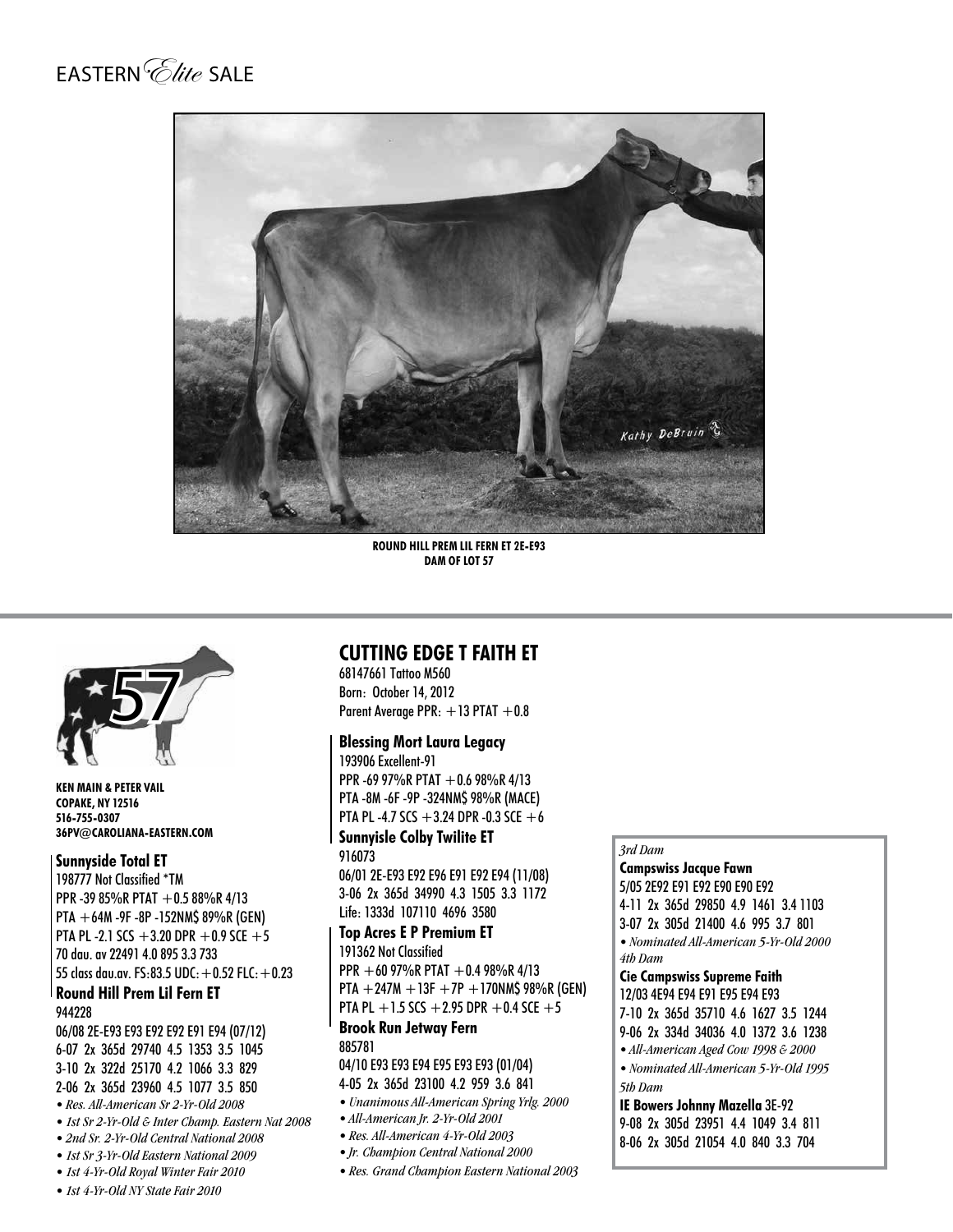. All-Breeds Edition



TOP ACRE SUPREME FIESTA ET VG-88 DAM OF LOT 58



**IARRETT REMSRERG** MIDDLETOWN, MD 21769 301-371-5498 TDREMSBURG@COMCAST.NET

#### **Top Acres C Wonderment ET**

196880 Excellent-90 Superior Sire \*TM PPR + 147 95%R PTAT + 1.3 97%R 4/13  $PTA + 1299M + 56F + 36P + 141NM$ 97%R (MACE)$ PTA PL -2.0 SCS  $+2.94$  DPR -2.0 SCE  $+5$ 655 dau. av 24487 4.1 996 3.3 806 460 class dau.av. FS:84.4 UDC:  $+$  0.20 FLC:  $+$  0.31

#### <sup>|</sup> Top Acre Supreme Fiesta ET 470210322

 $02/07$  V88 + 84 V87 V86 V88 E91 (10/10) 2-02 2x 365d 21534 4.4 957 3.4 723

- · All-American Jr. 2-Yr-Old 2010
- Res Int Champ Eastern National 2010
- 1st Jr 2-Yr-Old Central National 2010
- 1st Ir 2-Yr-Old Eastern National 2010
- 1st Jr 2-Yr-Old MD State Show 2010
- · 1st Spring Yrlg Hrf MD State Fair 2009
- · 1st Spring Yrlg Hrf MD State Show 2009
- 1st Futurity Winner MD State Show 2010

### **BROOK-LODGE W FIAT ET**

68142155 Tattoo BL40 Born: March 6, 2012 Parent Average PPR: +111 PTAT: +0.9 · 2nd Spring Yrlg MD State Show 2013

### **R Hart BC Collection**

189182 Excellent-93 \*TM PPR -4 99%R PTAT  $+0.5$  99%R 4/13 PTA + 106M + 10F + 8P -202NM\$ 99%R (MACE) **Top Acres Whizzbang** 795771

16/09 5E-E93 E94 E95 E93 E95 E92 (12/06) \*CERT\* PPR:  $+6476\%$ R PTA:  $+204$ NM\$75%\$ (04/13) 8-00 2x 365d 28980 5.2 1505 3.5 1011 10-00 2x 365d 27750 5 2 1450 3 4 934 Life: 2627d 168310 8547 6068

#### **Old Mill Wide Supreme ET**

197920 Not Classified PPR  $+9594\%$ R PTAT  $+0.995\%$ R 4/13 PTA +442M +17F +16P +145NM\$ 97%R (GEN) PTA PL  $+0.0$  SCS  $+2.91$  DPR  $+0.2$  SCE  $+8$ 

### **Top Acres Emory Faclicia**

819147

15/01 5E-E93 E95 E94 E92 E90 E93 (05/07) \*CERT\* 7-08 2x 365d 31360 4.6 1455 3.6 1118 4-06 2x 365d 30230 5.0 1500 3.7 1128 5-10 2x 365d 29260 4.8 1418 3.6 1065 Life: 2540d 180230M 8421F 6702P

### **Falicia!**

- Member All-American Jr Best 3 Females 1993
- Member HM All-American Sr Best 3 Females 1998
- Member HM All-American Sr Best 3 Females 1994
- · Nom. All-American Jr 2-Yr-Old 1994

TOP ACRES EMORY FALICIA 5E-E93 2ND DAM OF LOT 58

- Nom All-American Spring Yrlg Hfr 1993
- · 1st Total Performance Central National 1999

Maternal Sisters to Fiesta Top Acres Jedi Faith E91-E92 3-03 2x 365d 31340 4.2 1310 3.7 1163 • Nominated All-American Sr 2-Yr-Old 2004 **Top Acres Polaris Fern Twin E90** Top Acres Wonder Fortune ET E90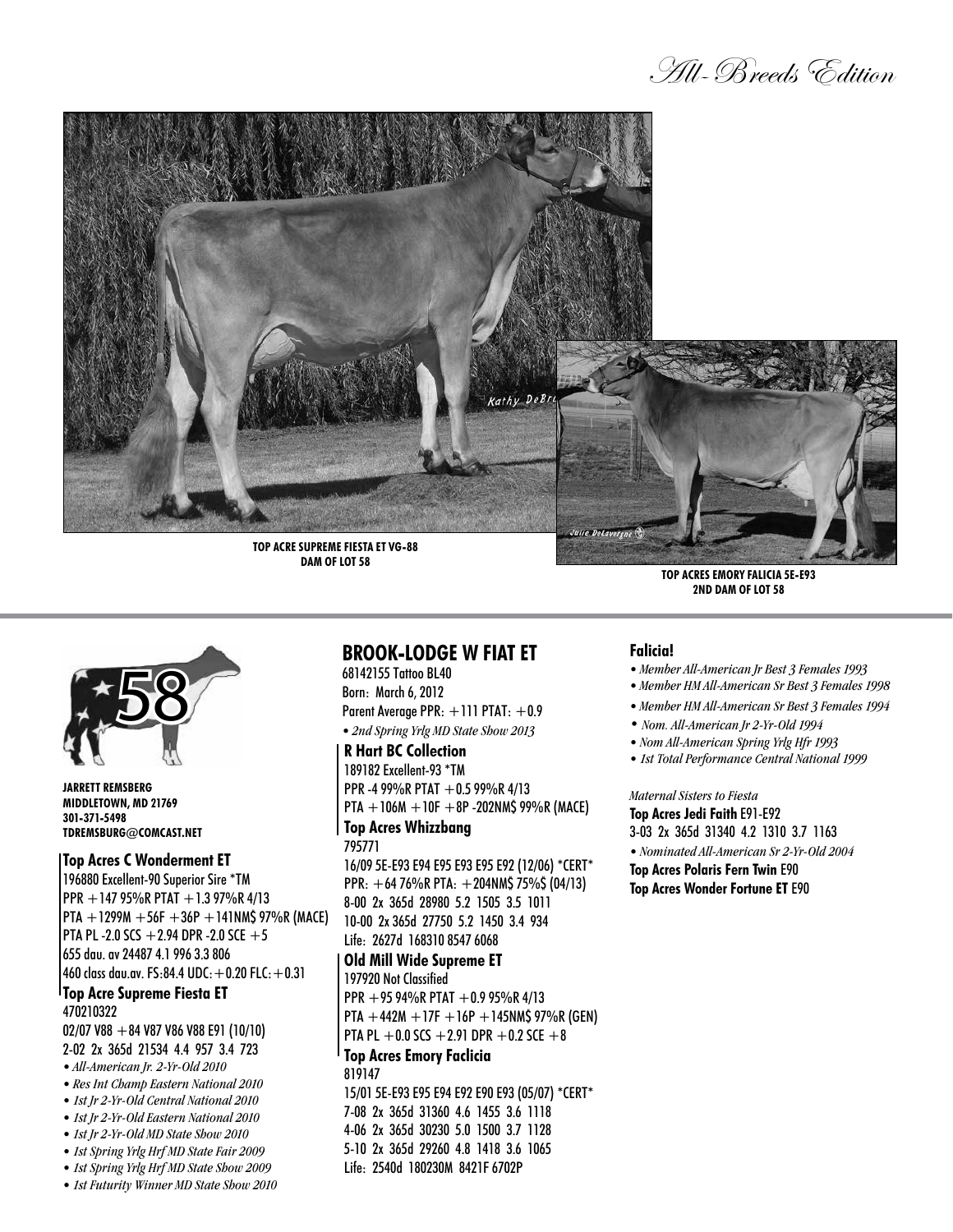



**Sun-Made HF Zeus Kayla 2E-E93 dam of lot 59**



**Sunshine genetics, Inc. Whitewater, wi 262-473-8905 sunshine@idcnet.com**

#### **Blessing Banker Agenda ET**

194882 Not Classified \*TM PPR  $+58$  98%R PTAT  $+0.6$  99%R 4/13 PTA -417M  $+28F +5P +126N$ M\$ 99%R (MACE) PTA PL  $+0.4$  SCS  $+2.92$  DPR -0.4 SCE  $+4$ 2710 dau. av 22498 4.2 941 3.4 756 1395 class dau.av. FS:83.8 UDC:  $+0.57$  FLC:  $+0.73$ 

#### **Sun-Made HF Zeus Kayla** 942984 \*TM

05/07 2E-E93 E91 E93 E91 E93 E93 (05/11) PPR: +123 55%R PTA: +181NM\$ 70%\$ (04/13) 5-04 2x 365d 32480 4.5 1464 4.0 1294 2-11 2x 365d 25930 5.2 1361 4.1 1069 1-10 2x 305d 16750 4.4 733 3.8 641 *• Grand Champion WI State Fair 2011 • 1st 5-Yr-Old WI State Fair 2011*

- *1st 5-Yr-Old WI State Show 2011*
- *2nd Sr 3-Yr-Old WI State Show 2009*

### **sun-made hp agenda karli et**

68151850 Tattoo HZ82 Born: March 6, 2013 Parent Average PPR:  $\backslash +91$  PTAT  $+0.7$ 

*• 4 Generations 30,000m dams*

**Blessing Aytola Banker** 190388 Not Classified PPR -91 99%R PTAT -0.1 99%R 4/13 PTA -441M -23F -9P -404NM\$ 99%R (MACE) **Blessing Prophet Ashton** 863033 \*TW 10/01 3E-E91 E91 E90 E95 V88 E91 (07/06) \*ELITE\* PPR: +127 83%R PTA: +520NM\$ 99%\$ (04/13) 4-11 2x 365d 39470 4.2 1653 3.4 1351 9-08 2x 365d 37770 4.3 1612 3.3 1240

7-05 2x 365d 36170 3.7 1351 3.4 1226 **Red Brae Prelude Zeus**

### 193849 Not Classified

PPR  $+45$  98%R PTAT  $+0.6$  99%R 4/13 PTA -629M  $+3F -3P +132NM$99%R (MACE)$ PTA PL  $+1.1$  SCS  $+2.81$  DPR  $+0.4$  SCE  $+5$ 

### **Fair Hill EG Kindness ET**

921103 04/01 E90 E91 E92 E90 E91 V87 (04/07) \*CERT\* PPR: +112 59%R PTA: +316NM\$ 91%\$ (04/13) 3-10 2x 365d 34090 4.8 1634 3.7 1270 2-06 2x 365d 26760 5.2 1387 3.7 989

#### *3rd Dam*

**Little Cobb Even Kindy** 2E93-2E94MS \*CERT\* 4-08 2x 365d 39000 5.3 2062 3.4 1322 *• H.R. Searles Award 2000 4th Dam* **Little Cobb Trb Kin ET** V86 \*CERT\* 6-08 2x 365d 32870 3.9 1271 3.2 1062 *5th Dam* **Little Cobb Babaray Kaitlin TW** 2E90 \*CERT-SUP Brood Cow\* 3-05 2x 365d 26140 4.5 1180 3.3 862 *6th Dam* **Little Cobb Telstar Kindy** V86 \*CERT\* 4-02 2x 294d 17570 4.4 772 3.7 645 *7th Dam* **Little Cobb Performer Kara** V88 \*CERT-Superior Brood Cow\* 8-11 2x 365d 21500 4.4 956 3.8 809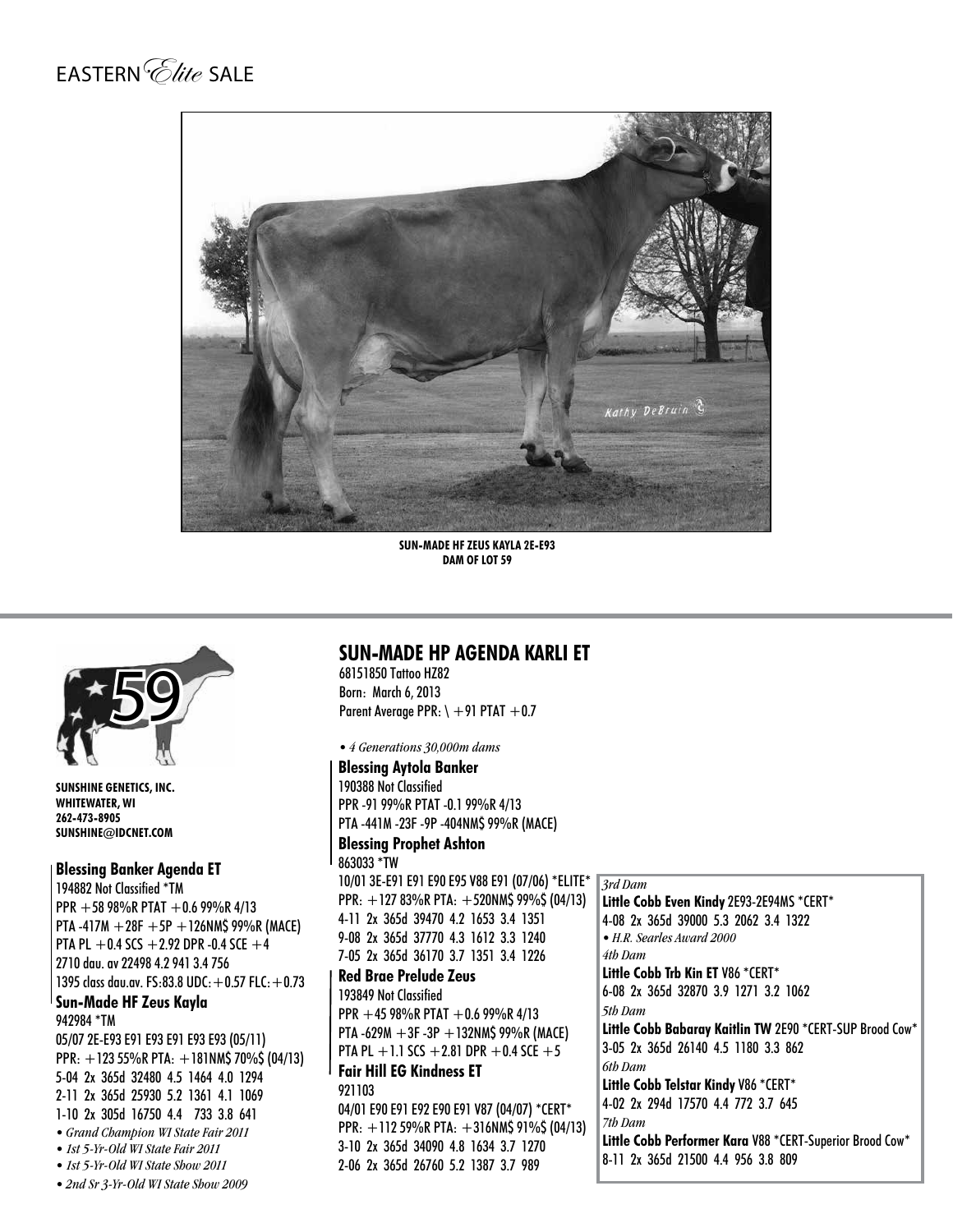# . All-Breeds Edition



TOP ACRES ANDRE WHISPER ET 2E-E93 DAM OF LOT 60



TOP ACRES BONANZA WHISP ET E91 **FULL SISTER TO LOT 60** 



**WAYNE SLIKER ST PARIS, OH** 937-477-6304 COWSTAMA@CTCN.NET

### **Mort Legacy Bonanza**

197225 Not Classified \*TM PPR-103 89%R PTAT +0.3 92%R 4/13 PTA-902M-21F-27P-308NM\$93%R (GEN) PTA PL -2.5 SCS  $+3.26$  DPR  $+0.2$  SCE  $+7$ 131 day. av 22220 4.2 931 3.3 737 85 class day.ay. FS:84.7 UDC:  $+1.12$  FLC:  $+0.36$ 

### Top Acres Andre Whisper ET 938574

06/02 2E-E93 E90 E95 E92 E93 E93 (02/11) 5-07 2x 365d 32941 5.8 1921 3.6 1174 2-04 2x 365d 21220 4.9 1040 3.4 729 •Nom All-American Winter Calf 2005 • Res Jr. Champ Southeast National 2006 · 1st Winter Yrlg Hfr Southeast National 2006 Maternal Brother to Whisper

**Top Acres C Wonderment ET** 

### **TOP ACRES BONANZA WINZIT ET**

68151768 Tattoo 1518 Born: December 2, 2012 Parent Average -57 PTAT  $+0.4$ 

### **Blessing Mort Laura Legacy**

193906 Excellent-91 **Mort Noah Bouquet** 

891175 12/06 2E-E94 E95 E93 E94 E94 E93 (7/12) \*CERT\* PPR:  $+1958\%$ R PTA:  $+58$ NM\$ 39%\$ (04/13) 6-01 2x 361d 41960 3.7 1540 3.2 1353 Life: 3203d 277970 11454 9781

**Elm Park Andre ET** 192391 Not Classified

#### **Top Acres EJ Whizzbang** 795771

16/09 5E-E93 E94 E95 E93 E95 E92 (12/06) \*CERT\* 10-00 2x 365d 27750 5.2 1450 3.4 934 8-00 2x 365d 28980 5.2 1505 3.5 1011 5-04 2x 365d 27720 6.0 1670 3.6 985 4-04 2x 330d 21680 4.8 1047 3.6 779 3-02 2x 365d 20610 4.5 935 3.7 762 • Nat Total Performance 1996 • All-American 5-Yr-Old 1995 • All-American 3-Yr-Old 1993 • Spring Yrlg Hrf All-American 1991 • Sr Best 3 Females Member All-American 1995

#### **Full Sister to Winzit**

**Top Acres Bonanza Whisp ET E91** 

- 2-00 2x 365d 20969 5.4 1143 3.4 728
- All-American Jr. 2-Yr-Old 2011
- Maternal Sister to Winzit
- · All-American Produce 2012 Members
- Top Acres Supreme Wizzard ET VG89/90MS/2Y
- Res All-American Sr 2-Yr-Old 2012
- Top Acres Supreme Wisp 2E92/93MS
- Res. All-American 5-Yr-Old 2012

Maternal Sisters to Andre Whisper **Top Acres Peerless Willow 2E94** 6-09 2x 365d 33300 5.7 1926 3.6 1182 · All-American 2000

Top Acres JP Wendy-ET 2E93 · Sold for \$42,000 New View Sale Top Acres JP Wisdom ET 3E92

3-10 2x 365d 36700 3.7 1354 3.2 1173

#### 3rd Dam

My T Fine Whisper TW 2E

6-06 2x 24910 4.4 1099 3.7 923

- Hon. Mention All-American 4-Yr-Old 1990
- Res. All-American 5-Yr-Old 1991
- Res. All-American Aged Cow 1992
- · Res. Grand Champ Eastern National 1990, 1992
- Grand Champ Eastern National 1991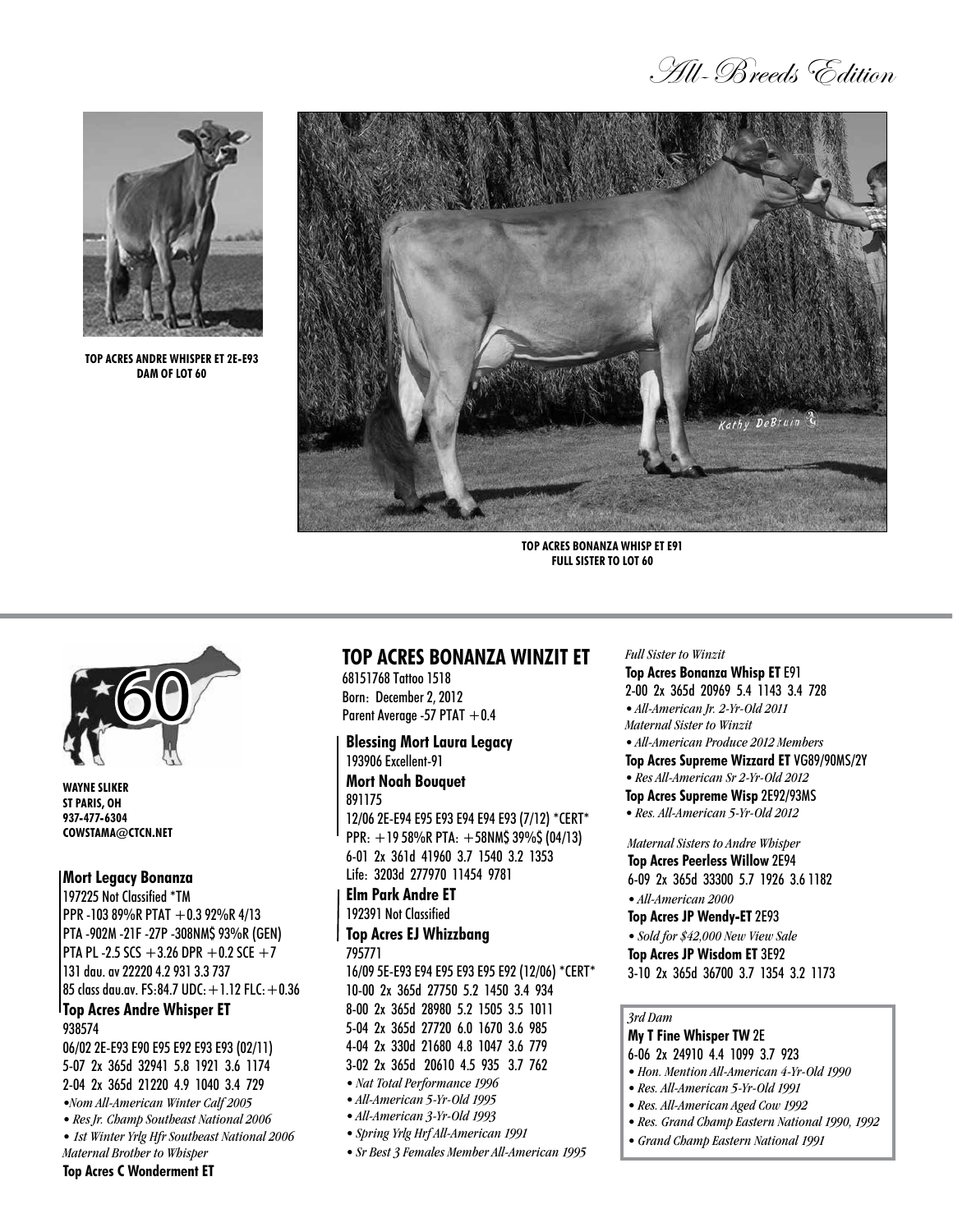# EASTERN *Clite* SALE



**BO JOY ELEVATOR TIFFI 2E-E92** 2ND DAM OF LOT 61



**JANET LUDWIG YORK SPRINGS, PA** 717-528-4792

#### **Bo Joy Agenda Goldwyn**

68108731 Not Classified PPR +58 68%R PTAT +0.4 69%R 4/13 PTA-159M + 12F + 6P + 205NM\$ 73%R (GEN) PTA PL  $+3.0$  SCS  $+2.98$  DPR  $+0.0$  SCE  $+5$ 15 dau. av 23272 4.3 998 3.4 785

#### **Graystone Galaxy Tinsel ET** 68108415

02/06 V89 + 83 E94 V86 E90 E90 (07/11) 3-04 2x 345d 26900 3.4 907 3.2 852 2-02 2x 356d 24360 3.6 878 3.1 764 · 5th Winter Yrlg Hfr Eastern National 2010 · 2nd Sr 2-Yr-Old MD State Show 2011 Maternal Sister to Tinsel

**Graystone JP Titlelist ET E91/92** · All-American Sr 2-Yr-Old 2010

## **LATIMORE GOLDWYN TROUBLE ET**

68149872 Tattoo L07 Born: September 2, 2012 Parent Average PPR: +80 PTAT +0.1

#### · 1st Fall Calf MD State Show 2013

**Blessing Banker Agenda ET** 194882 Not Classified \*TM PPR +58 98%R PTAT +0.6 99%R 4/13 PTA-417M  $+28F +5P +126NN$$  99%R (MACE) PTA PL  $+0.4$  SCS  $+2.92$  DPR -0.4 SCE  $+4$ **Bo Joy Ensign Glee ET** 922469 07/09 2E-E94 E94 E95 V89 E96 E95 (10/10) PPR:  $+2860%$ R PTA:  $+152$ NM\$ 63%\$ (04/13) 7-03 2x 305d 24090 4.7 1139 3.3 793 · All-American Aged Cow 2009 & 2010 · Prod of Dam Member All-American 2008-2010 • Comp Merit Cow Res All-American 2011 **Bo Joy Premium Galaxy TW** 198428 Not Classified \*TW PPR +78 90%R PTAT -0.1 91%R 4/13 PTA + 1595M + 20F + 34P - 12NM\$ 94%R (MACE) PTA PL -2.8 SCS  $+3.12$  DPR -0.8 SCE  $+5$ **Bo Joy Elevator Tiffi** 910244 06/01 2E-E92 E91 E94 E90 E92 (10/07) 3-00 2x 362d 27040 3.7 992 3.1 825

6-00 2x 305d 26170 4.0 1043 3.2 832 4-01 2x 305d 24600 3.9 962 3.3 800

#### Tiffi!

- Sr Best 3 Fmls Member All-American 2006
- 5th 4-Yr-Old Eastern National 2006
- 4th Sr 3-Yr-Old Southeast National 2005
- · 1st Res. Grand Champ Eastern Brown Swiss Show 2005
- 1st Sr 3-Yr-Old Eastern Brown Swiss Show 2005
- 1st BU Sr 3-Yr-Old Eastern Brown Swiss Show 2005

3rd Dam

**Bo Joy Pretus Tipsy E90** 3-03 2x 327d 15510 4.3 665 3.8 592 •Hon Mention All-American 3-Yr-Old 1999 4th Dam **Bo Joy Emory Topper 2E91** 5-03 2x 365d 25826 4.0 1031 3.7 937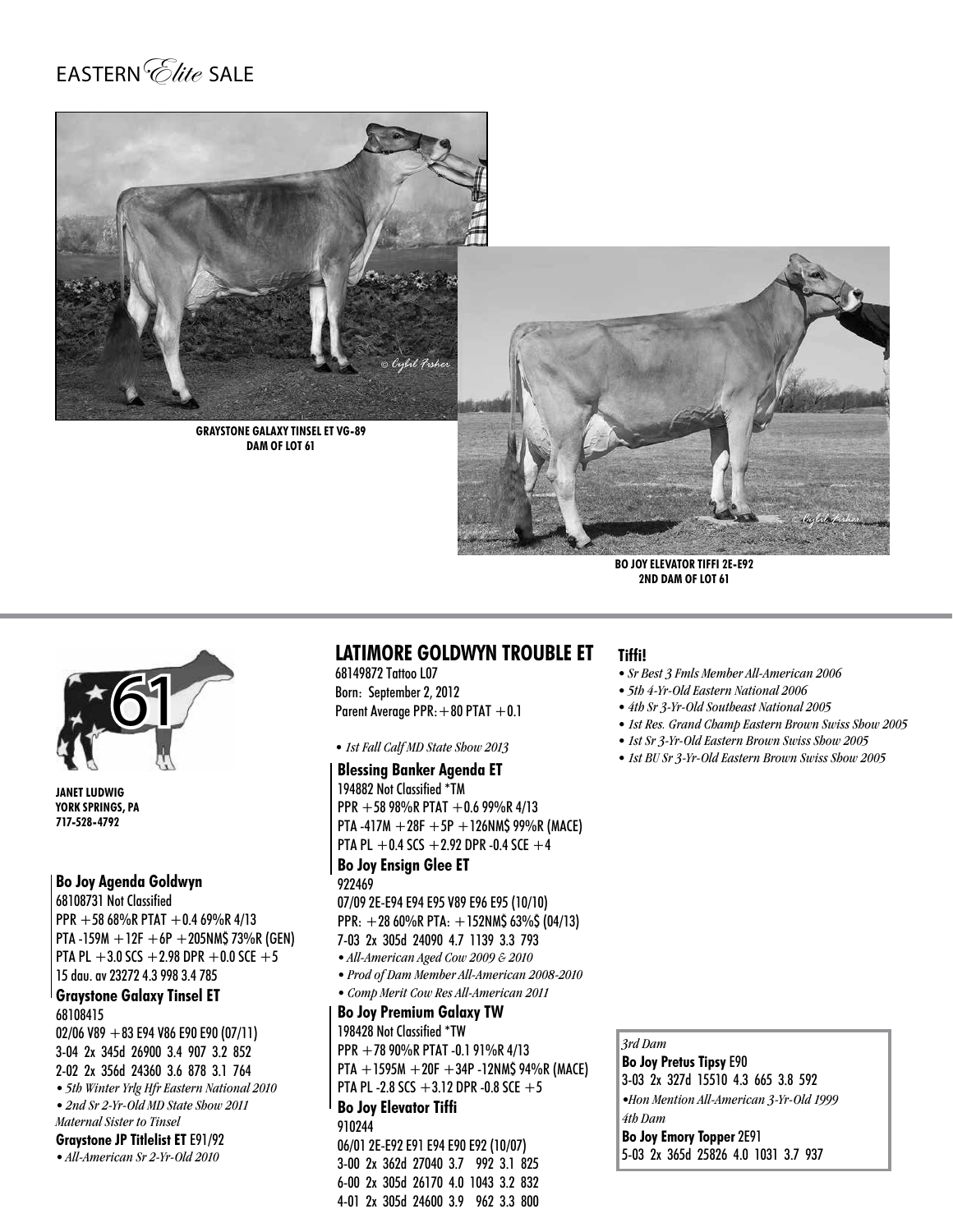Hll-Rreeds Edition



TOP ACRES PILOT SUNGLOW ET 2E-E93 DAM OF LOT 62



**KEN MAIN & PETER VAIL COPAKE, NY 12516** 516-755-0307 36PV@CAROLIANA-EASTERN.COM

#### **Cutting Edge Thunder**

68121893 Not Classified \*TM PPR  $+7561\%$ R PTAT  $+0.865\%$ R 4/13 PTA +354M +22F +6P +202NM\$ 64%R (GEN) PTA PL + 2.1 SCS + 2.99 DPR + 1.0 SCE + 6 O dav. av

#### Top Acres Pilot Sunglow ET 937124

07/09 2E-E93 E95 E92 E93 E94 E91 (07/12) PPR:  $+2156\%$ R PTA:  $+37$ NM\$ 34%\$ (04/13) 6-07 2x 365d 29870 4.3 1280 3.4 1024 4-08 2x 365d 25780 4.8 1248 3.6 926 2-07 2x 337d 22580 4.1 933 3.2 725 3-08 2x 316d 20800 4.1 851 3.5 720 Life: 1788d 125130 5427 4376 • 6th Sr 2-Yr-Old Central National 2007 • 6th Sr 2-Yr-Old Eastern National 2007

· 4th Fall Hfr Calf Eastern National 2005

· 2nd Fall Hfr Calf Southeast National 2005

### **CUTTING EDGE T SUNBEAM ET**

68150894 Tattoo M539 Born: March 12, 2013 Parent Average PPR: +50 PTAT +0.9

#### **Webster Ridge TD ET**

193164 Not Classified \*Qualified\* \*TM **Sunnvisle KB Tristan ET** 918368 06/07 2E-E93 E92 E96 E90 E95 E93 (08/09) PPR:  $+2663\%$ R PTA: -60NMŠ 15%Š (04/13) 6-03 2x 353d 30600 5.1 1555 3.4 1050 2-03 2x 358d 26230 4.2 1089 3.3 846 Life: 1542d 116620 4943 3925 • Aged Cow HM All-American 2009 & 2010

- . Nam All-American Winter Yrlg Hfr 2004
- . Grand Champ Northwest National 2010

#### **Top Acres Jet Pilot ET**

191611 Not Classified **Hill-N-Dale Ensign Sue ET** 841967

12/09 3E-E93 E94 E93 E92 E90 E95 (12/06) \*CERT\* PPR:  $+9$  74%R PTA:  $+60$ NM\$ 40%\$ (04/13) 4-04 2x 365d 36360 3.7 1348 3.5 1255 6-02 2x 365d 34630 4.8 1656 3.5 1195 3-01 2x 365d 28130 4.2 1170 3.4 950 Life: 1840d 162010 6847 5610

HILL-N-DALE ENSIGN SUE ET 3E-E93 2ND DAM OF LOT 62

Maternal Sisters to Sunglow Top Acres M Coll Subaru ET E91

2-05 2x 317d 22500 5.0 1129 3.2 730

•Res. All-American Sr 2-Yr-Old 2002

- Winner 50th All-American Futurity
- Top Acres Pilot Suki ET OCS E92/94MS
- 2-07 2x 365d 23950 3.6 851 3.2 775
- · All-American Fall Calf 2005
- · All-American Sr. 2-Yr-Old 2007
- Top Acres M Coll Sue ET 2E93/94M
- · All-American Jr. 2-Yr-Old 2006
- Reserve All-American Jr. 3-Yr-Old 2007

#### Sue!

- · All-American 5-Yr-Old 1999
- All-American 4-Yr-Old 1998
- · Res. All-American Aged Cow 2000
- Res. All-American Sr 3-Yr-Old 1997
- 1st & Best Udder Sr. 3-Yr-Old East. Nat. & SE Nat 1997
- · 1st 4-Yr-Old & Res. Grand Champ Central Nat 1998
- 1st & Best Udder 5-Yr-Old & Grand Champ SE Nat 1999

#### 3rd-5th Dams

Hill-N-Dale Jade Sarah 2E92 7-11 2x 365d 25980 4.0 1050 3.6 942 • Res. Grand Champ Ohio State Fair 1993 **Betta Vue Performer Sarah V86** 3-08 2x 334d 18040 4.1 736 3.7 662 **Betta Vue Burton Sandy V86** 7-08 2x 365d 24810 4.4 1085 3.9 963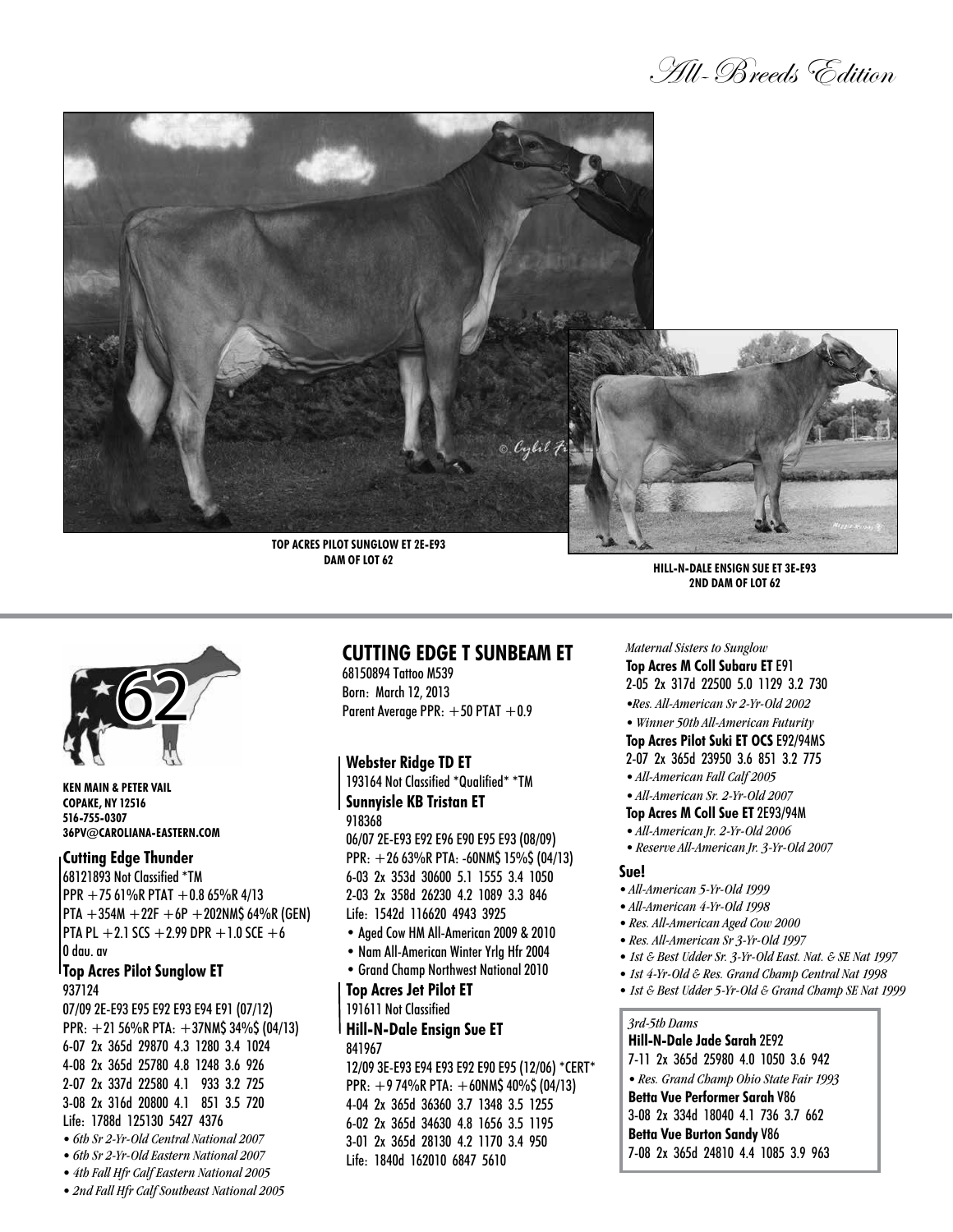EASTERN<sup>C</sup>Elite SALE



**Nor Bella Jetway River ET dam of lot 63**



**Dave & Anne Kulp Manheim, PA 717-278-6399 kulpgen@aol.com**

#### **Brothers Three Parker ET**

1966517 Not Classified \*TM PPR +8 92%R PTAT +0.8 96%R 12/12 PTA +446M -15F -5P -40NM\$ 98%R (GEN) 729 dau. av 23157 3.8 875 3.2 734 328 class dau.av. FS:83.9 UDC: +1.10 FLC: +0.34 **Nor Bella Jetway River ET** 902895 9/08 3E94 E97 E93 E94 E94 E92 (2/10)

5-08 2x 365d 31186 3.7 1159 3.2 1077 8-03 2x 350d 25840 4.3 1105 3.4 867 4-00 2x 357d 24700 3.4 842 3.1 756

### **cutting edge p rae et**

68130967 Tattoo M422 Born: April 6, 2011

Fresh: August 11, 2013

#### **R Hart Simon Ensign ET**

184138 Very Good-88 PPR +25 95%R PTAT +0.5 99%R (12/12) PTA +258M -20F -8P +147NM\$ 99%R

**Top Acres Coll Party** 895650 5/08 2E93 E94 E92 E94 E94 E92 (11/05) \*CERT\* 2-00 2x 365d 28950 5.9 1708 3.5 999 5-02 2x 365d 27280 4.4 1199 3.4 920 • All-American 2000, 2003 Reserve 2001, 2002

**Forest Lawn Simon Jetway ET** 185301 E90 (MACE) PPR: -54 95%R PTAT: +0.5 99%R (12/12) PTA: -100M -7F -12P -289NM\$ 99%R **Vanderpost Sensation Rita** 33854C "E90%" in Canada 5-09 2x 363d 19648 3.6 701 3.7 721

4-08 2x 337d 18468 3.8 703 3.7 679 2-02 2x 326d 16455 4.1 672 3.6 591 *• 1st Winter Calf Royal Winter Fair 1993 • 2nd Sr. 2-Yr-Old Royal Winter Fair 1995*

*• 3rd 3-Yr-Old Royal Winter Fair 1996*

*Maternal Sisters to Rae* **Cutting Edge W Rachel ET** *• Res. Jr. Champion, Royal 2008* **Cutting Edge Zeus Ruffle ET** E90/92MS **Ky-Blue Brooke** E90/EXMS **Cutting Edge Zeus Rita ET** E91/EXMS

#### **River!**

- *Hon. Mention Jr. 2-Yr-Old 2002*
- *Reserve All American Jr. 3 Year Old 2003*
- *Nominated All American Aged Cow 2006*
- *3rd Jr. 2-Yr-Old Central National 2002*
- *1st Jr. 3-Yr-Old & Intermediate*
- *Champion Southeast National 2003*
- *2nd Jr. 3-Yr-Old Central National 2003*
- *1st ,Best Udder Aged Cow & Gr. Champ SE Nat 2006*
- *1st, Best Udder Aged Cow & Sup Champ NY State Fair 2006*
- *2nd Aged Cow Eastern National 2006*
- *4th Aged Cow Central National 2006*
- *5th Aged Cow Central National 2008*

#### *3rd Dam*

### **Forest River Reba** 3E91-CAN

11-02 2x 362d 18799 4.1 772 3.5 653

*• 1st, Best Udder Aged Cow & Grand Champ Royal Winter Fair 1990*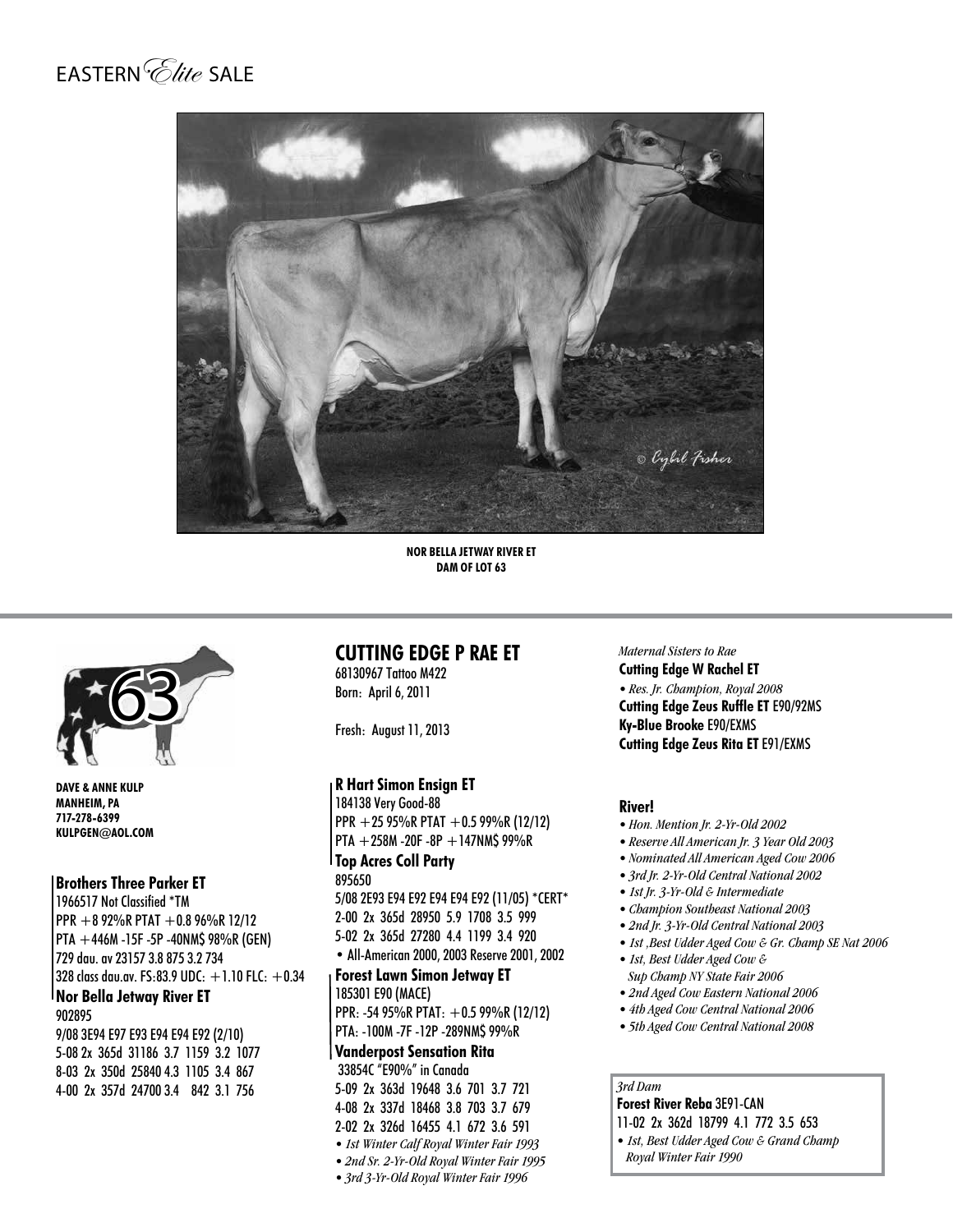All-Breeds Edition



**Dublin-hills sonora V87 @ 02-01 dam of lot 64**



**Dublin Hills Farm woodsboro, md 301-845-6894**

#### **Blessing Tex Braiden ET**

198735 Excellent-92 PPR -6 81%R PTAT  $+0.6$  87%R 4/13 PTA -272M -27F -15P  $+64$ NM\$ 86%R (GEN) PTA PL  $+3.5$  SCS  $+2.86$  DPR  $+1.4$  SCE  $+6$ 56 dau. av 23079 4.0 928 3.3 754 50 class dau.av. FS:84.5 UDC:  $+1.10$  FLC:  $+0.54$ **Dublin-Hills Sonora**  68126478 02/01 V87 V85 V87 +84 V87 V89 (01/13)

- 1-05 2x 303d 20540 4.1 844 3.5 709 *• All-American Winter Hfr Calf 2011*
- *Jr. Best Fmls Member Res All-American 2011*
- *Res Jr Champ Eastern National 2011*
- *1st Yrlg in Milk Eastern National 2012*
- *1st Winter Hfr Calf International 2011*
- *1st Winter Hfr Calf Eastern National 2011*
- *"Potential 10th Generation of Excellent"*

### **dublin-hills sora**

68152718 Tattoo SB78 Born: June 9, 2013 Parent Average PPR:  $+46$  PTAT  $+0.7$ 

#### **Savage-Leigh Tex ET**

196774 Not Classified PPR -108 90%R PTAT +0.5 93%R 4/13 PTA -835M -56F -37P -177NM\$ 93%R (GEN) PTA PL  $+2.3$  SCS  $+3.00$  DPR  $+0.8$  SCE  $+5$ **Mort Noah Bouquet** 891175

12/06 2E-E94 E95 E93 E94 E94 E93 (7/12) \*CERT\* PPR:  $+1958\%$ R PTA:  $+58$ NM\$ 39%\$ (04/13) 6-01 2x 361d 41960 3.7 1540 3.2 1353 Life: 3203d 277970 11454 9781

**Old Mill Ta Starsky ET** 197921 Not Classified  $PPR + 1093\%$ R PTAT  $+0.296\%$ R 4/13 PTA -624M -4F -5P  $+66$ NM\$ 96%R (GEN) PTA PL  $+1.8$  SCS  $+3.07$  DPR  $+1.4$  SCE **Dublin-Hills Sonya**

938965 07/07 E90 E96 E92 E92 V89 V86 (01/13) 4-03 2x 365d 22810 3.9 888 3.6 812 3-03 2x 316d 21480 3.8 817 3.6 768 Life: 1762d 107420 4108 3819

*Full Sister to Sonora*

**Dublin-Hills Sorina** E90/91MS

*• Second High Seller 2012 National Sale* 

*3rd-10th Dams*

**Dublin-Hills Sasha** 3E94/E93 \*ELITE\* 8-06 2x 365d 37040 3.6 1335 3.4 1260 LTD: 2234d 188640 7374 6543 *• Hon. Mention All-American 2002, 2003* **Dublin-Hills EP Shanna ET** 2E91/E90 8-05 2x 305d 26010 4.5 1169 3.2 844 **Garslynn SS Sonnet ET OCS 2E91/E91** 3-03 2x 365d 31210 5.1 1556 3.6 1159 *• Nom. All-American 4-Yr-Old 1997* **Top Acres Simon Sable** 3E92/91MS 9-01 2x 336d 31120 4.5 1411 3.8 1193 *• Nom. All-American 4-Yr-Old 1992* **Top Acres J Sadie** 2E 9-00 2x 319d 30550 4.9 1493 3.8 1158 *• Res. All-American 1985* **Top Acres Elegant Syle** 2E 7-00 2x 365d 19030 4.4 840 3.7 701 **Kiravock Snow Storm** 5E \*Elite\* "Supierior Brood Cow" 10-01 2x 365d 30210 4.1 1225 3.8 1152 *• Nat. Total Performace Winner 1981 • All-American 4-Yr-Old 1975 & Age Cow 1981* **Kilravock Midnight Snow** 5E "Supierior Brood Cow" 11-04 2x 365d 22050 4.2 931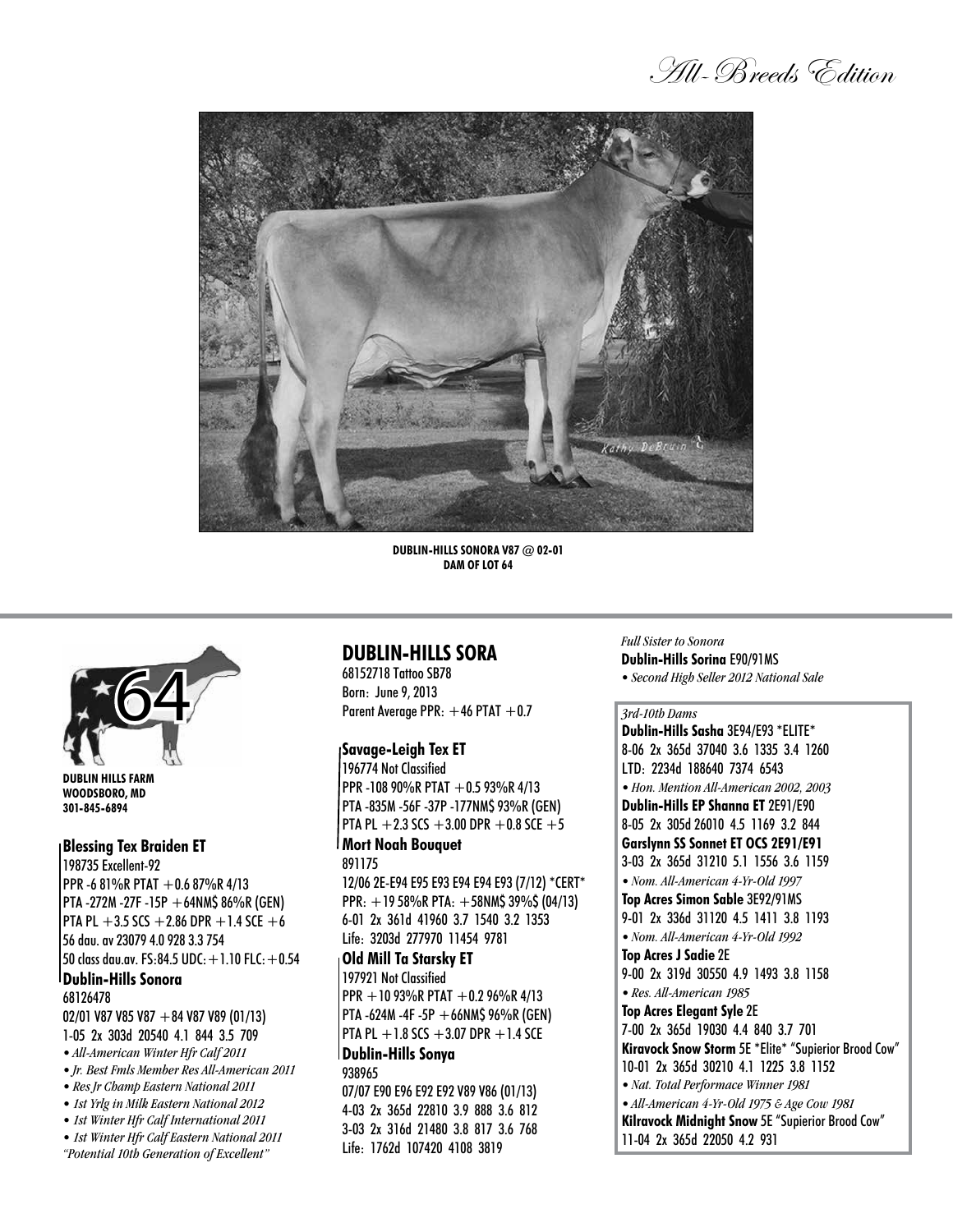# EASTERN *Elite* SALE



**Mort Matt Tammy 3E 5th dam of lot 65** *"Superior Brood Cow" & Nominated All-American 5-Yr-Old 1990*



**Michael Kunkle Jonestown, pa 717-269-8829**

#### **Top Acres Power Surge**

196004 Not Classified \*TM PPR  $+36$  98%R PTAT  $+0.8$  98%R 4/13 PTA  $+519M -6F +16P +58NM$ \$ 99%R (MACE) 1918 dau. av 24937 3.8 951 3.3 817 573 class dau.av. FS:84.9 UDC: -.13 FLC: +0.66

### **Viking Pride Jetway Tuscany**

68105102

3/10 V86 V87 V87 E90 G78 V88 (4/12) 2-00 2x 365d 20540 3.7 754 3.1 631

### **Viking Pride pwr srg teddy**

68127880 Tattoo K91 Born: August 17, 2010 2-09 2x 43d 2870 4.2 121 3.2 91 RIP

Fresh: June 14, 2013

#### **Top Acres Jet Power ET**

191610 Not Classified PPR -11 88%R PTAT  $+0.3$  87%R 4/13 PTA +360M +3F -1P -52NM\$ 91%R (MACE) PTA PL -0.5 SCS +3.11 DPR -0.4 SCE

#### **Hill-N-Dale Ensign Sue ET** 841967

12/09 3E-E93 E94 E93 E92 E90 E95 (12/06) \*CERT\* PPR:  $+9$  74%R PTA:  $+60$ NM\$ 40%\$ (04/13) 6-02 2x 365d 34630 4.8 1656 3.5 1195 Life: 1840d 162010 6847 5610

**Forest Lawn Simon Jetway ET** 185301 E90 (MACE) PPR: -54 95%R PTAT: +0.5 99%R (12/12) PTA: -100M -7F -12P -289NM\$ 99%R **Sun-Made KB Tierney ET** 924704 04/10 V87 V87 E92 V86 V86 V86 (07/08) 4-08 2x 365d 29080 3.7 1080 3.2 945 3-08 2x 308d 25070 3.3 818 3.2 799 2-02 2x 365d 27160 3.6 986 3.3 711

#### *3rd Dam*

**Sun-Made Pretus Triscuit**  5/00 2E91 2E90 2E91 2E92 V88 2E91 4-00 2x 365d 27480 4.0 1089 3.5 973 *4th Dam*

### **Sun-Made Blend Trisha ET** 5/07 2E91 2E94 E91 2E91 V88 2E90

5-01 2x 365d 33880 4.1 1382 3.5 1177

- 3-02 2x 359d 24060 4.2 1002 3.7 899
- *Res. All-American Summer Yrlg. 1993*
- *Member of All-American Produce of Dam 1997*
- *Dam of Nom. All-American Produce 2001 5th Dam*

#### **Mort Matt Tammy**

9/02 3E 3E 3E 3E 2E 3E \*CERT\* "Superior Brood Cow" 5-02 2x 365d 24950 4.4 1093 3.6 898 4-01 2x 354d 23270 4.8 1122 3.7 857 *6th Dam* **Mort Improver Lori** 9/09 3E 2E V 3E 3E 12-00 2x 365d 24520 4.9 1212 3.6 889 Life: 3634d 209230 10417 7995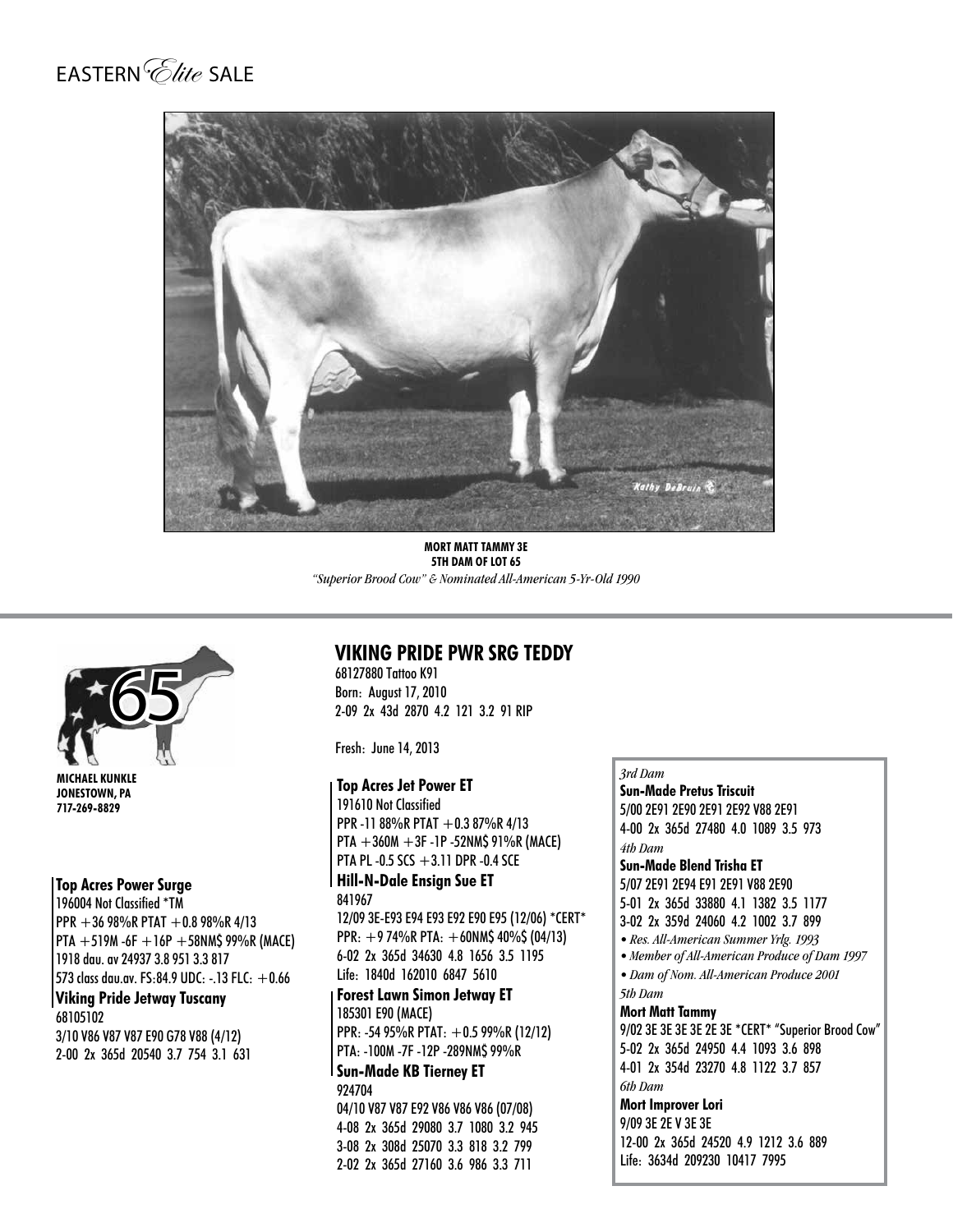All-Breeds Edition



**Wind Mill Jetway My Twin ET 3E-E91 Dam of lot 66**



**Dennis & Ronald Daubert Pine Grove, PA 570-640-8954 windmill01@comcast.net**

#### **Sunnyisle Titanium ET**

198507 Not Classified \*TM PPR -3 93%R PTAT  $+0.5$  92%R 4/13 PTA -415M -2F -3P  $+1$ NM\$ 96%R (GEN) PTA PL -0.4 SCS  $+3.09$  DPR  $+2.4$  SCE  $+5$ 318 dau. av 22310 4.0 896 3.3 730 101 class dau.av. FS:83.5 UDC: + 1.09 FLC:-0.25

#### **Wind Mill Jetway My Twin ET** 896676

10/07 3E-E91 E91 E93 E92 V88 E91 (10/10) 5-01 2x 365d 33550 3.7 1256 3.3 1097 8-07 2x 365d 31010 3.5 1097 3.2 978 9-10 2x 365d 27990 3.1 875 3.0 849 7-02 2x 365d 26660 3.4 914 3.5 920 6-03 2x 305d 25390 3.2 810 3.1 789 Life: 2878d 203080 7175 6545

### **Wind mill Titanium My 1276 ET**

68136293 Tattoo 1276 Born: October 16, 2011 *Maternal Sisters to My 1276* **Wind Mill James Mine** 2E92 **Wind Mill Brangus Mya** E90

Bred: March 5, 2013 to Little Hill Wonderment Lee 7BS845

#### **R Hart Ensign Perfecta**

193459 Not Classified PPR +18 96%R PTAT +0.4 95%R 4/13 PTA -143M -12F -3P +125NM\$ 98%R (GEN) PTA PL  $+2.6$  SCS  $+3.01$  DPR  $+2.7$  SCE **Sunnyisle Colby Twilite ET** 916073 06/01 2E-E93 E92 E96 E91 E92 E94 (11/08) PPR: -29 77%R PTA: -99NM\$ 100%\$ (04/13)

3-06 2x 365d 34990 4.3 1505 3.3 1172 Life: 1333d 107110 4696 3580

**Forest Lawn Simon Jetway ET** 185301 E90 (MACE) PPR: -54 95%R PTAT: +0.5 99%R (12/12) PTA: -100M -7F -12P -289NM\$ 99%R **El A Ray Performer Mandrin**

06/00 2E-E90 E91 E92 E92 E90 V87 (10/98) \*CERT\* 4-06 2x 365d 22000 3.9 860 3.6 794 *• 5th Sr 3-Yr-Old NY State Fair 1996*

*3rd Dam* **El A Ray Jade Marican** E91 6-04 2x 323d 23500 4.3 1020 3.7 881 5-04 2x 305d 21470 4.2 897 3.7 797 *4th Dam* **Waynedale Johnny Mindy** 2E 4-06 2x 365d 22170 3.5 779 3.3 726 *5th Dam* **Betta Vue Billy Mitzi** 3E 5-10 2x 358d 26580 3.8 1015 3.3 873 4-05 2x 365d 23420 3.8 886 3.3 779 *6th Dam* **Golden Dawn Talisman Mirth ET** 4-04 2x 365d 19010 3.9 733 3.6 678 *7th Dam*  **W.H.B Marcia Marian C.** V87 \*Elite\* 11-10 2x 365d 28010 3.8 1063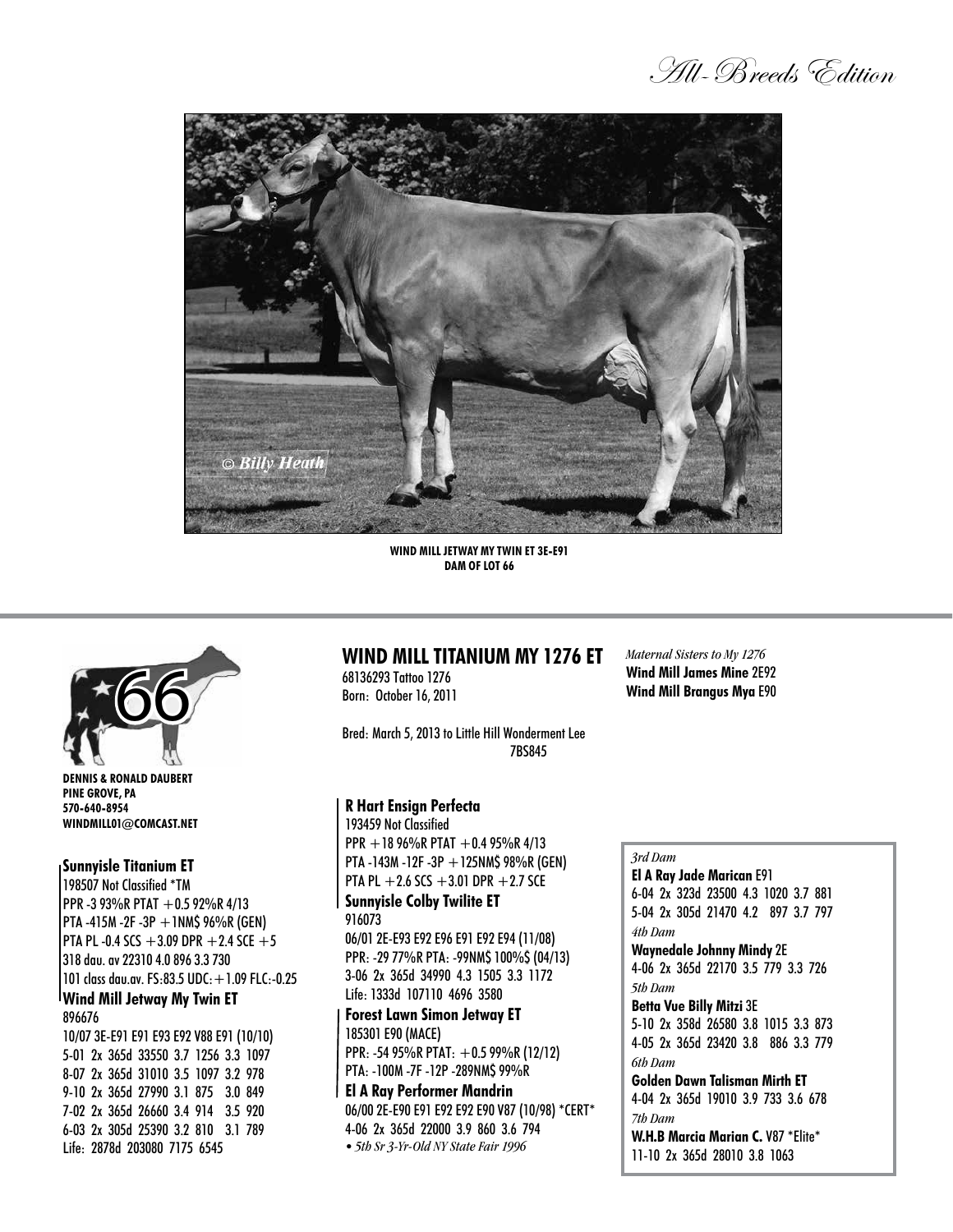



**Spungold jet carol 2E93 3rd dam of lot 67**



**Jessica Nolt & Aaron Sparling c/o Brian Sparling ralston, PA 17763 Brian 570-337-3757 Scott 570-220-5500**

#### **Blessing Banker Agenda ET**

194882 Not Classified \*TM PPR +58 98%R PTAT +0.6 99%R 4/13 PTA -417M  $+28F +5P +126N$ M\$ 99%R (MACE) PTA PL  $+0.4$  SCS  $+2.92$  DPR -0.4 SCE  $+4$ 2710 dau. av 22498 4.2 941 3.4 756 1395 class dau.av. FS:83.8 UDC: +0.57 FLC: +0.73

### **Coredale PS Cougar**

68117402 02/07 V85 G78 V88 G78 E90 V85 (4/12) 2-06 2x 365d 26380 3.7 972 3.3 871 *• 2nd Fall Hfr Calf Eastern Brown Swiss Show 2010*

### **Country Path Agenda Cheeta**

68152309 Tattoo 2439 Born: April 28, 2013 Parent Average PPR:  $+44$  PTAT  $+0.6$ 

#### **Blessing Aytola Banker**

190388 Not Classified PPR -91 99%R PTAT -0.1 99%R 4/13 PTA -441M -23F -9P -404NM\$ 99%R (MACE) PTA PL -4.2 SCS  $+3.01$  DPR -2.3 SCE  $+6$ 

### **Blessing Prophet Ashton**

863033 \*TW 10/01 3E-E91 E91 E90 E95 V88 E91 (07/06) \*ELITE\* PPR: +127 83%R PTA: +520NM\$ 99%\$ (04/13) 4-11 2x 365d 39470 4.2 1653 3.4 1351 9-08 2x 365d 37770 4.3 1612 3.3 1240 7-05 2x 365d 36170 3.7 1351 3.4 1226 6-02 2x 365d 35980 4.7 1682 4.0 1422 2-09 2x 365d 34170 4.1 1408 3.8 1298

#### **Top Acres Power Surge** 196004 Not Classified \*TM

PPR  $+36$  98%R PTAT  $+0.8$  98%R 4/13 PTA  $+519M -6F +16P +58NM$ \$99%R (MACE) **DJ Tex Cheetah ET**

05/09 E90 E91 E92 E90 E90 V88 (01/13) 4-03 2x 305d 27150 3.8 1020 3.4 914 2-04 2x 305d 18070 3.4 609 3.6 657

#### *3rd Dam*

### **Spungold Jet Carol ET** 2E93/E92

4-04 2x 365d 34225 4.4 1512 3.4 1172

- *Hon. Mention All-American Sr 2-Yr-Old 2003*
- *1st Sr. 2-Yr-Old Eastern National 2003*
- *Winner Mid-Atlantic Swiss Futurity 2003*
- *1st 4-Yr-Old Maryland State Fair 2005*
- *3rd 4-Yr-Old Eastern National 2005 4th Dam*

**Shen-Val Jades Cara** 5E93/E94 8-00 2x 365d 29910 4.3 1292 3.9 1152 6-07 2x 305d 29900 4.5 1331 3.6 1082 *• Hon. Mention All-American Aged Cow 1998*

*• Res All-American Aged Cow 1999-2001 5th Dam*

**Shen-Val Jubilation Carrie** V87/VGMS \*CERT\*